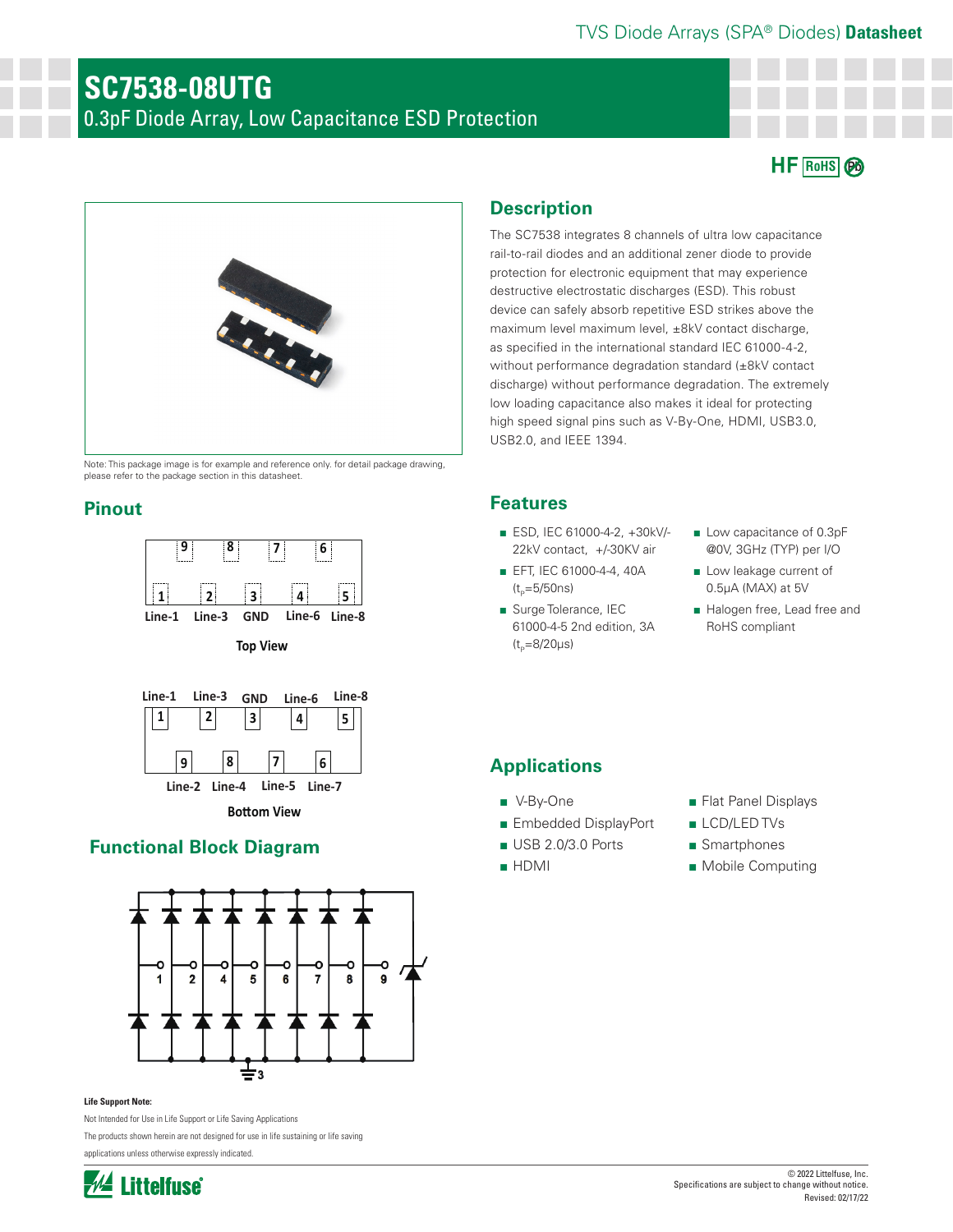# **Absolute Maximum Ratings**

| Symbol      | <b>Parameter</b>                      | Value          | Units          |
|-------------|---------------------------------------|----------------|----------------|
| <b>PP</b>   | Peak Current ( $t_{p} = 8/20 \mu s$ ) | 3.0            |                |
| ' ∩P        | Operating Temperature                 | $-40$ to 125   | $\circ$ $\cap$ |
| <b>STOR</b> | Storage Temperature                   | $-55$ to $150$ | $\circ$ $\cap$ |

CAUTION: Stresses above those listed in "Absolute Maximum Ratings" may cause permanent damage to the component. This is a stress only rating and operation of the component at these or any other conditions above those indicated in the operational sections of this specification is not implied.

# **Electrical Characteristics (T<sub>OP</sub>=25°C)**

| <b>Parameter</b>                     | <b>Symbol</b>        | <b>Test Conditions</b>                                        | <b>Min</b> | Typ  | <b>Max</b> | <b>Units</b> |
|--------------------------------------|----------------------|---------------------------------------------------------------|------------|------|------------|--------------|
| Reverse Standoff Voltage             | $V_{RWM}$            | Pin-1,-2,-4,-5,-6,-7,-8,-9 to pin-3                           |            |      | 5          | V            |
| Breakdown Voltage                    | $V_{\rm BR}$         | $ln=1mA$                                                      | 6          |      |            | V            |
| Reverse Leakage Current              | I <sub>LEAK</sub>    | $V_p = 5V$ , I/O to GND                                       |            |      | 0.5        | μA           |
| Clamp Voltage <sup>1</sup>           | $V_c$                | $I_{\text{pp}} = 1 \text{A}, t_{\text{n}} = 8/20 \mu s$ , Fwd |            | 9.9  |            | V            |
|                                      |                      | $I_{\text{pp}} = 2A$ , t <sub>n</sub> =8/20µs, Fwd            |            | 10.9 |            |              |
| Dynamic Resistance <sup>2</sup>      | $R_{DYN}$            | TLP, $t_p = 100$ ns, I/O to GND                               |            | 0.42 |            | $\Omega$     |
| ESD Withstand Voltage <sup>1,3</sup> | $V_{ESD}$            | IEC 61000-4-2 (Contact Discharge)                             | ±22        |      |            | kV           |
|                                      |                      | IEC 61000-4-2 (Air Discharge)                                 | ±30        |      |            | kV           |
| Diode Capacitance <sup>1</sup>       | $C_{\text{IVO-GND}}$ | Reverse Bias=0V, f=3GHz                                       |            | 0.3  |            | pF           |

Notes:

1. Parameter is guaranteed by design and/or component characterization.

2. Transmission Line Pulse (TLP) test setting : Std.TDR(50Ω),tp=100ns, tr=0.2ns ITLP and VTLP averaging window: start t1=70ns to end t2=90ns

3. Device stressed with ten non-repetitive ESD pulses.

#### **8/20μs Pulse Waveform**



#### **Clamping Voltage vs IPP**



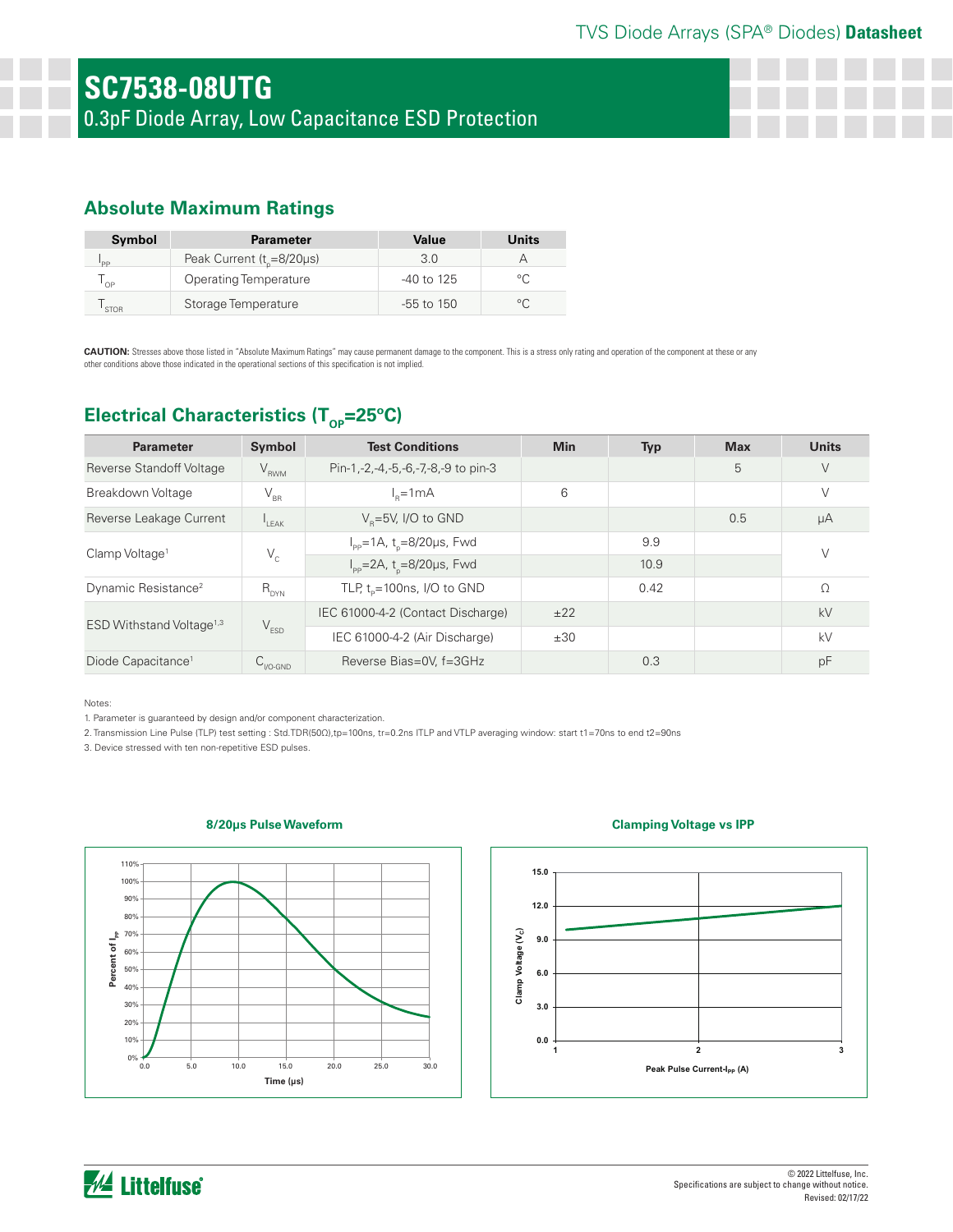# **SC7538-08UTG** 0.3pF Diode Array, Low Capacitance ESD Protection



## **Positive Transmission Line Pulsing (TLP) Plot**

### **IEC 61000-4-2 +8 kV Contact ESD Clamping Voltage IEC 61000-4-2 -8 kV Contact ESD Clamping Voltage**



**Negative Transmission Line Pulsing (TLP) Plot**



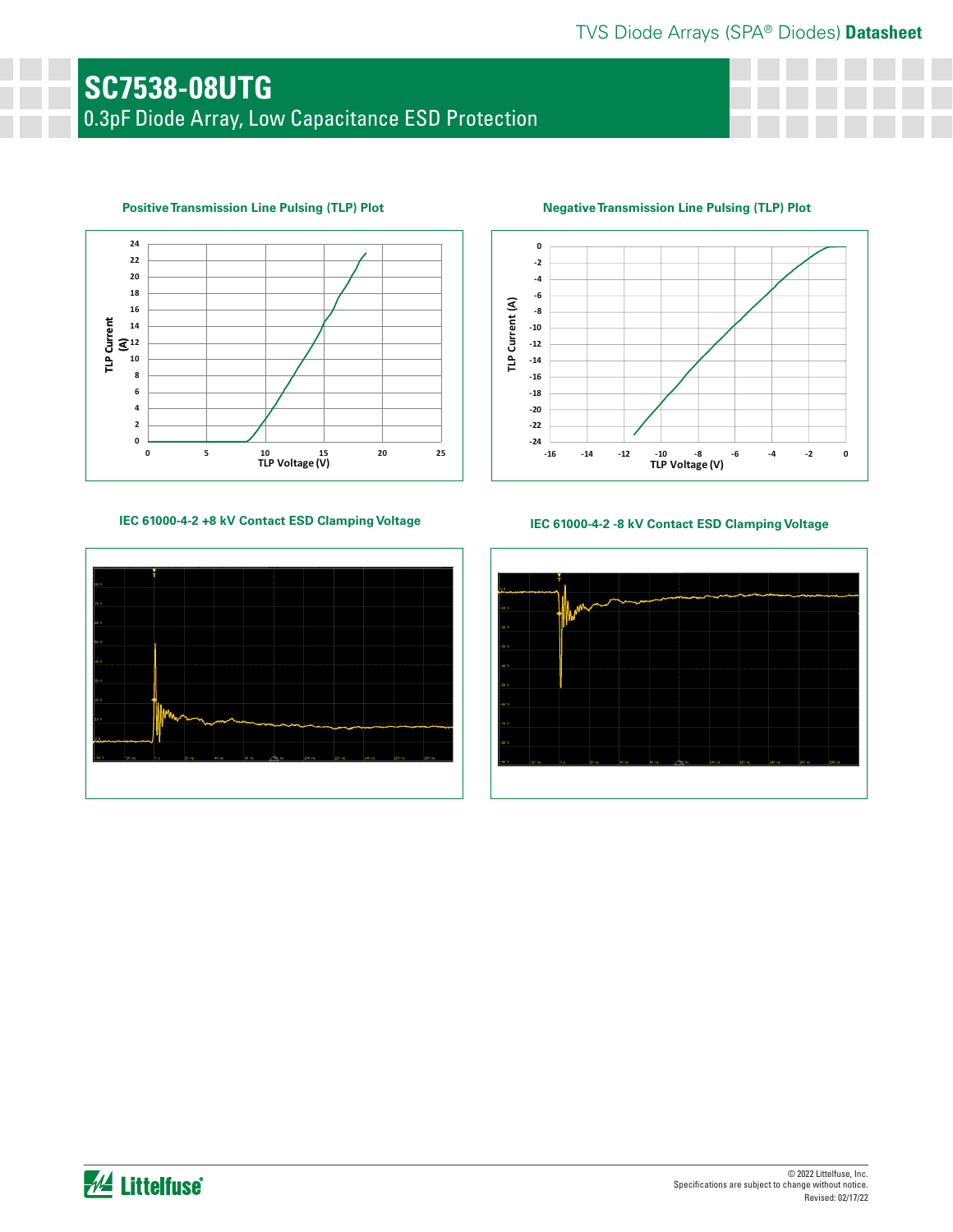# TVS Diode Arrays (SPA® Diodes) **Datasheet**

# **SC7538-08UTG** 0.3pF Diode Array, Low Capacitance ESD Protection

# **Soldering Parameters**

| <b>Reflow Condition</b>                                                   |                                          | $Pb$ – Free assembly |  |
|---------------------------------------------------------------------------|------------------------------------------|----------------------|--|
| Pre Heat                                                                  | - Temperature Min (T <sub>s(min)</sub> ) | $150^{\circ}$ C      |  |
|                                                                           | - Temperature Max $(T_{s(max)})$         | $200^{\circ}$ C      |  |
|                                                                           | - Time (min to max) $(t_*)$              | $60 - 120$ secs      |  |
| Average ramp up rate (Liquidus) Temp<br>$(T1)$ to peak                    |                                          | 3°C/second max       |  |
| $T_{S(max)}$ to $T_{L}$ - Ramp-up Rate                                    |                                          | 3°C/second max       |  |
| <b>Reflow</b>                                                             | - Temperature (T,) (Liquidus)            | $217^{\circ}$ C      |  |
|                                                                           | - Temperature (t <sub>1</sub> )          | $60 - 150$ seconds   |  |
| Peak Temperature (T <sub>p</sub> )                                        |                                          | $260^{+0/-5}$ °C     |  |
| Time within 5°C of actual peak<br>Temperature (t <sub><sub>n</sub>)</sub> |                                          | 30 seconds           |  |
| <b>Ramp-down Rate</b>                                                     |                                          | 6°C/second max       |  |
| Time 25°C to peak Temperature (T <sub>a</sub> )                           |                                          | 8 minutes Max.       |  |
| Do not exceed                                                             |                                          | $260^{\circ}$ C      |  |



# **Product Characteristics**

| <b>Lead Plating</b>       | Matte Tin                                                 |
|---------------------------|-----------------------------------------------------------|
| Lead material             | Copper Alloy                                              |
| <b>Substrate Material</b> | Silicon                                                   |
| <b>Body Material</b>      | Molded Compound                                           |
| <b>Flammability</b>       | UL Recognized compound meeting<br>flammability rating V-0 |

# **Ordering Information**

| Part Number  | Package     | Min. Order Qty. |
|--------------|-------------|-----------------|
| SC7538-08UTG | $\mu$ DFN-9 | 3000            |



# **Part Marking System Part Numbering System**